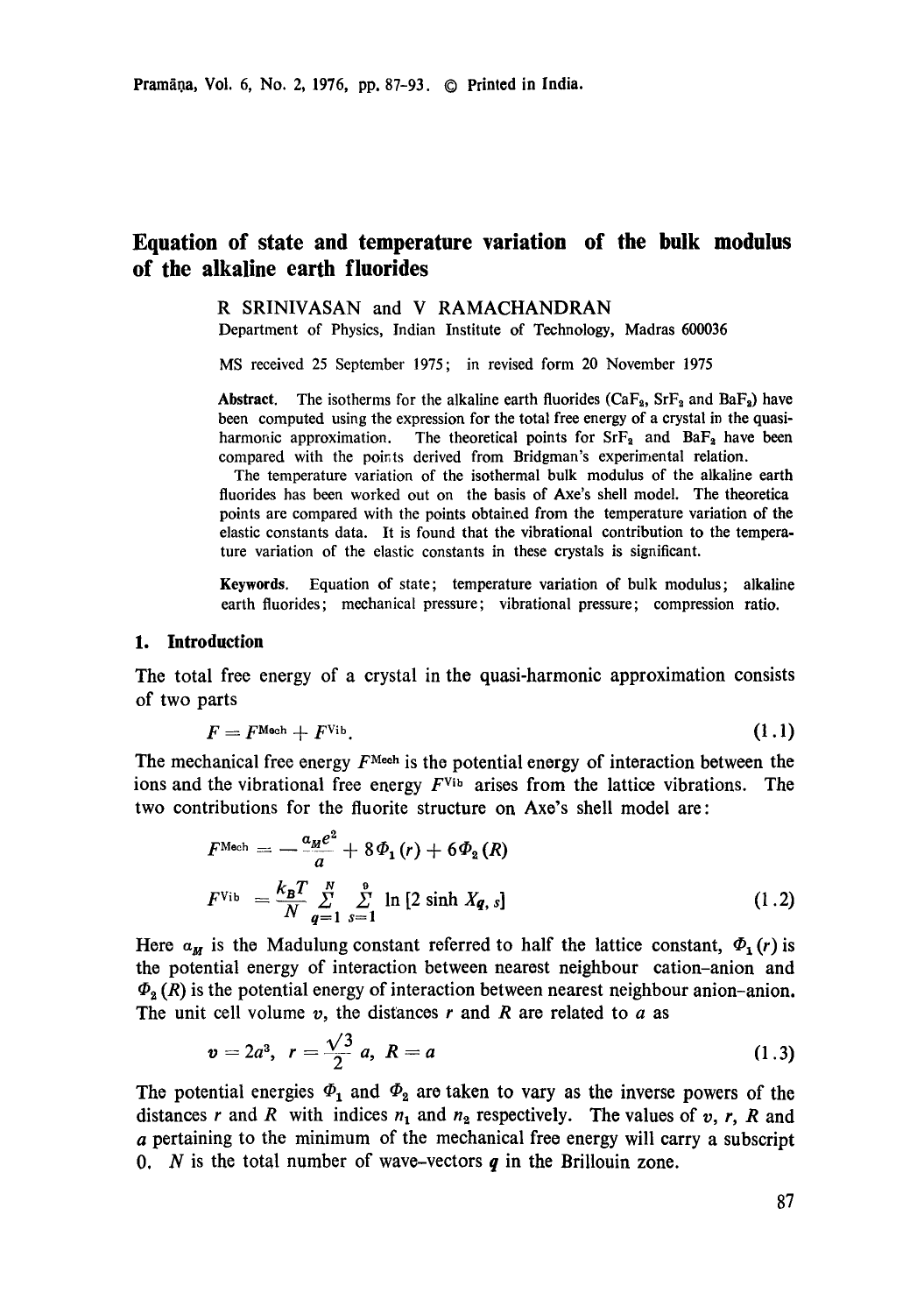$$
X_{q,s} = \frac{\hbar \omega_{q,s}}{k_B T} \tag{1.4}
$$

where  $\omega_{q}$ , s is the frequency of the normal mode belonging to branch s for wave vector  $q$ , and  $k_B$  is the Boltzman constant. The pressure P on the crystal is given by

$$
P = -\frac{\partial F}{\partial v}\Big|_{T} = P^{\text{Mech}} + P^{\text{Vib}} \tag{1.5}
$$

where

$$
P^{\text{Mech}} = -\frac{\partial F^{\text{Mech}}}{\partial v} \quad \text{and} \quad P^{\text{Vib}} = -\frac{\partial F^{\text{Vib}}}{\partial v}.
$$

Expressing  $\Phi_1 (r)$  and  $\Phi_2 (R)$  in terms of the parameters  $B_1$  and  $B_2$  defined by

$$
\frac{e^2}{2v_0}B_1 = \frac{1}{r_0} \left(\frac{d\Phi_1}{dr}\right)_{r=r_0}; \ \ \frac{e^2}{2v_0}B_2 = \frac{1}{R_0} \left(\frac{d\Phi_2}{dR}\right)_{R=R_0}.
$$
 (1.6)

We get

$$
P^{\text{Mech}} = -\frac{e^2}{6a_0^4} \left[ a_M \left( \frac{v_0}{v} \right)^{4/3} + \frac{B_1}{2} \left( \frac{v_0}{v} \right)^{(n_1+3)/3} + \frac{B_2}{2} \left( \frac{v_0}{v} \right)^{(n_2+3)/3} \right] \quad (1.7)
$$

$$
P^{\text{Vib}} = \frac{k_B T}{Nv} \sum_{q=1}^{N} \sum_{s=1}^{p} \gamma q, sXq, s \coth Xq, s \qquad (1.8)
$$

$$
\gamma q, s = -\frac{\partial \ln \omega q, s}{\partial \ln v},
$$

is the Gruneisen parameter of mode  $(q, s)$  at the volume v. The equilibrium volume  $v_{\epsilon}(T)$  of a crystal at a temperature T is obtained by putting  $P = 0$ . The values of v, r, R and a pertaining to the equilibrium situation will carry a subscript e. From 1.5 we obtain P as a function of  $v$  at a temperature T. The experimental isotherms are normally plots of *P versus* the compression ratio  $(v - v_{\theta})/v_{\theta}$ . Such a plot represents the equation of state of the crystal at temperature T.

The isothermal bulk modulus  $B_T$  of the solid is given by

$$
B_T = -v_e \frac{\partial P}{\partial v}\Big|_{v=v_e(T)} = B^{\text{Mech}} + B^{\text{Vib}} \qquad (1.9)
$$

Here

$$
B^{\text{Mech}} = \frac{1}{3v_e} \left[ -\frac{4}{3} \frac{\alpha_M e^2}{a_e} + 8 (n_1 + 3) n_1 \Phi_1 (r_e) + 6 (n_2 + 3) n_2 \Phi_2 (R_e) \right]
$$
  
= 
$$
-\frac{e^2}{6a_0^4} \left[ \frac{4}{3} \alpha_M \left( \frac{v_e}{v_0} \right)^{4/3} + \frac{B_1}{2} (n_1 + 3) \left( \frac{v_e}{v_0} \right)^{(n_1 + 3)/3} + \frac{B_2}{2} (n_2 + 3) \left( \frac{v_e}{v_0} \right)^{(n_2 + 3)/3} \right]
$$
(1.10)

The vibrational bulk modulus  $B<sup>V</sup>$ <sup>th</sup> can be most conveniently obtained by finding the slope of the plot of  $P<sup>Vib</sup>$  against v at  $v<sub>s</sub>(T)$ . Thus the temperature variation of the isothermal bulk modulus can be found.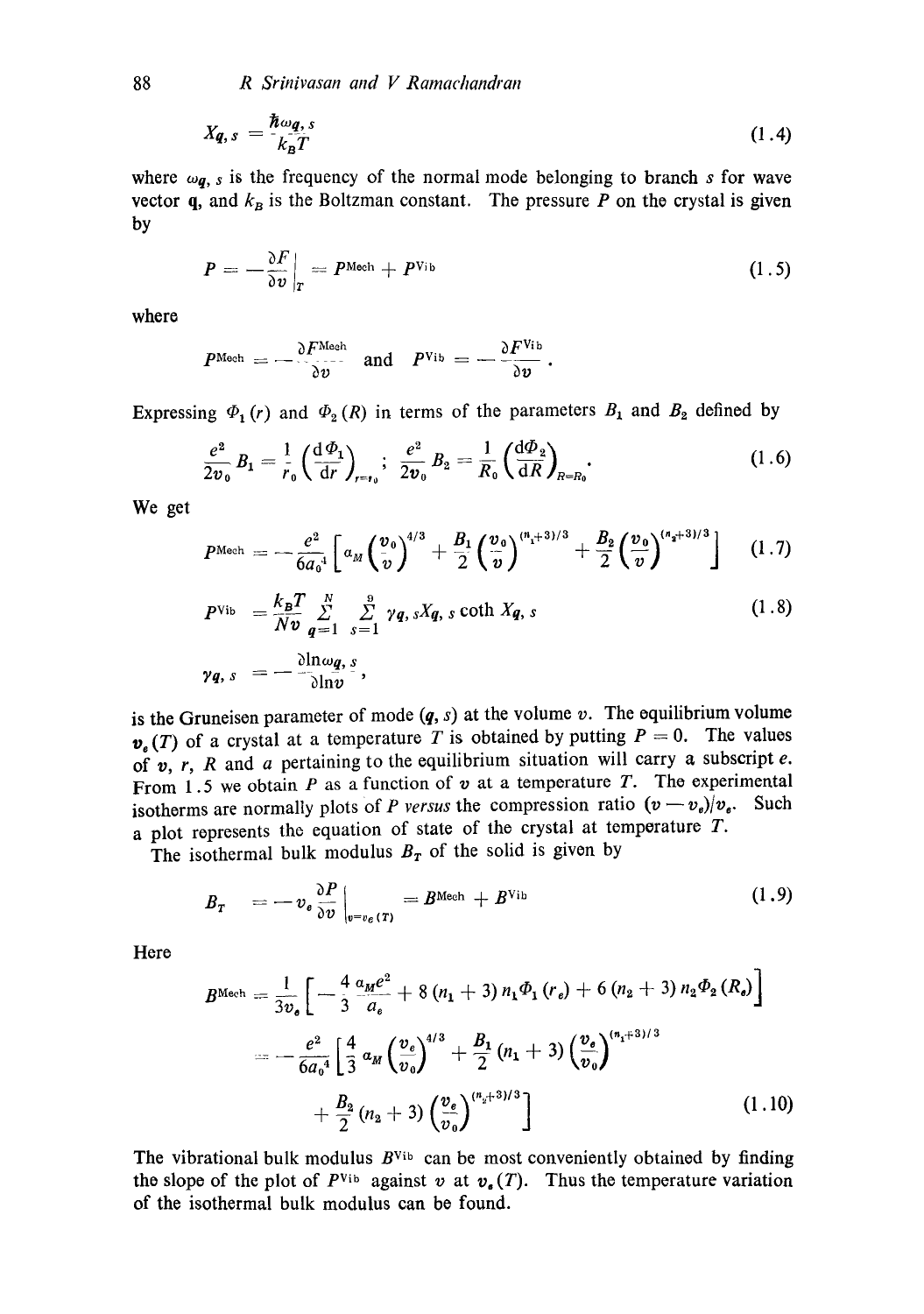## **2. Results and Discussion**

A program was written for the IBM 370 computer to compute  $P^{\text{Mech}}$ ,  $P^{\text{Vib}}$  and  $B^{\text{Mech}}$ for a set of equally spaced volumes around  $v_0$  for temperatures  $T = 5$ , 50 100, 200 and 300 $^{\circ}$  K. In computing  $P<sup>y<sub>ib</sub></sup>$  the summation was performed over 151 wave vectors in the irreducible volume of the Brillouin zone giving the proper statistical weight for each wave vector. Tables 1, 2 and 3 give the values of  $P^{\text{Mech}}$ ,  $P^{\text{Vib}}$  and total pressure P as a function of volume v of the unit cell for  $CaF_2$ ,  $SrF_2$  and  $BaF_2$ respectively for a temperature of  $300^\circ$  K. Figures 1, 2 and 3 show a plot of pressure P versus compression ratio  $(v - v_e)/v_e$  for the three crystals. There are no experimental measurements of the equation of state of  $CaF_2$ . For  $BaF_2$  and  $SrF_2$ the only data available are from the early work" of Bridgman (1958) up to a pressure of 12 kbars. From his experimental data Bridgman (1958) gave the following formula for the compression ratio  $\xi = (v - v_e)/v_e$  as a function of pressure P in  $kgm/cm<sup>2</sup>$ .

| $v_e = 41.2422 \text{ Å}^3$ |           |              | $T = 300^{\circ}$ K |                                      |
|-----------------------------|-----------|--------------|---------------------|--------------------------------------|
| $v$ in $\mathbf{A}^3$       | ξ         | <b>PMech</b> | $PV$ ib             | P in $10^9$<br>dynes/cm <sup>2</sup> |
| 38.8361                     | $-0.0583$ | 39.82        | 18.59               | $58 - 41$                            |
| 39 3361                     | $-0.0462$ | 25.24        | 18.79               | 44.03                                |
| 39.8361                     | $-0.0341$ | 12.68        | 18.97               | 31.65                                |
| 40.3361                     | $-0.0220$ | 0.12         | 19.15               | 19.27                                |
| 40.8361                     | $-0.0098$ | $-10.65$     | 19.32               | 8.62                                 |
| 41.3361                     | 0.0023    | $-21.55$     | 19.50               | $-2.05$                              |
| 41.8361                     | 0.0144    | $-30.90$     | 19.65               | $-11.25$                             |
|                             |           |              |                     |                                      |

Table 1. Equation of state of  $CaF<sub>2</sub>$ 

**Table** 2. Equation of state of SrFa

| $v_e = 49.2370 \text{ Å}^3$ |           | $T = 300^{\circ}$ K |               |                                       |  |
|-----------------------------|-----------|---------------------|---------------|---------------------------------------|--|
| $v$ in $\mathring{A}^3$     | ξ         | pmech               | $PV$ ib       | $P$ in $109$<br>dynes/cm <sup>2</sup> |  |
| 46.2752                     | $-0.0602$ | 34.31               | 14.05         | 48.36                                 |  |
| 46.7752                     | $-0.0500$ | $24 \cdot 71$       | $14 \cdot 17$ | 38.88                                 |  |
| 47.2752                     | $-0.0398$ | 15.69               | 14.28         | 29.97                                 |  |
| 47.7752                     | $-0.0297$ | 7.22                | 14.38         | $21 - 60$                             |  |
| 48.2752                     | $-0.0195$ | $-0.74$             | 14.49         | 13.75                                 |  |
| 48.7752                     | $-0.0094$ | $-8.21$             | 14.60         | 6.39                                  |  |
| 49.2752                     | 0.0008    | $-15.24$            | $14 - 70$     | $-0.54$                               |  |
| 49.7752                     | 0.0109    | $-21.85$            | 14.80         | $-7.05$                               |  |
|                             |           |                     |               |                                       |  |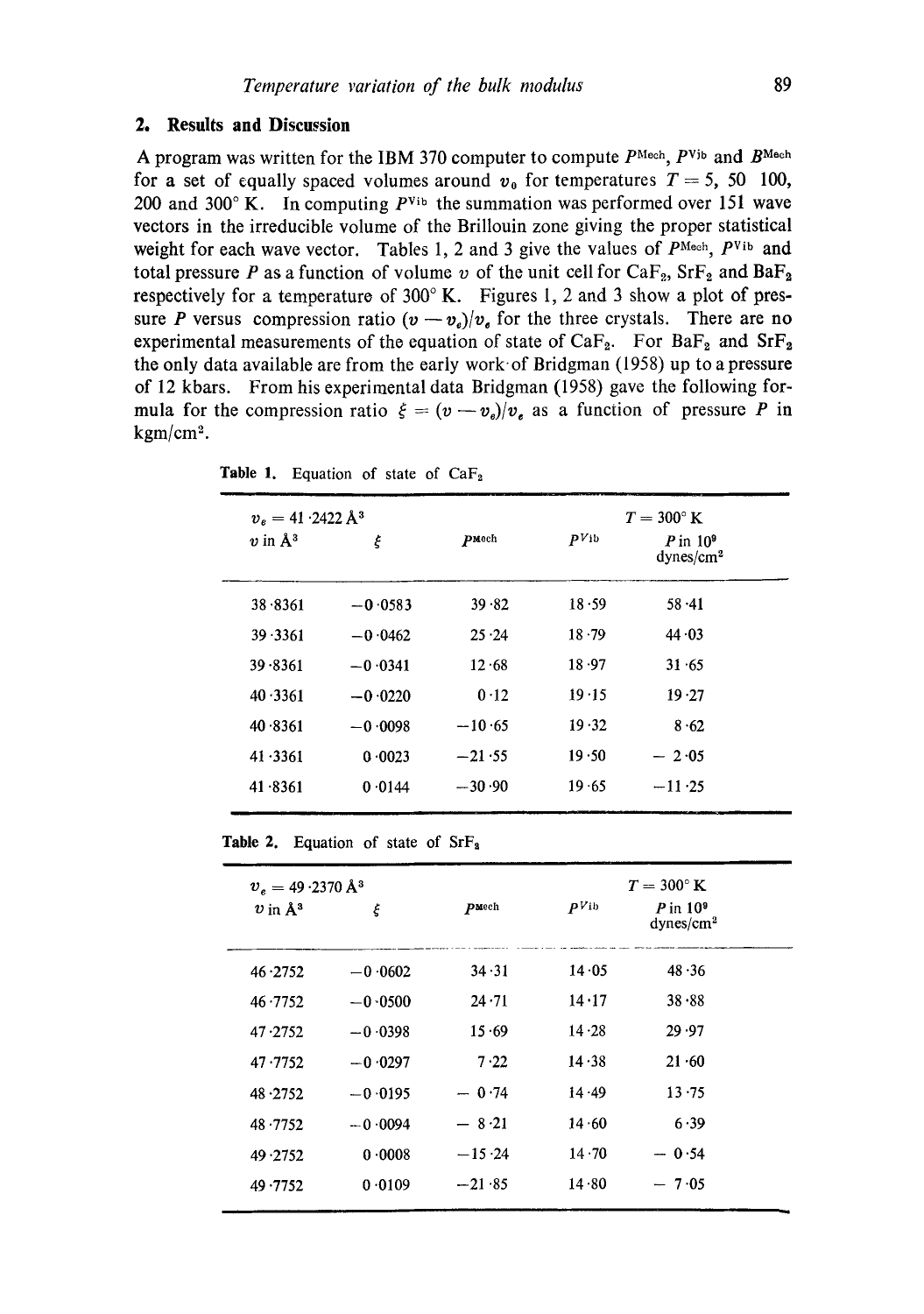Table 3. Equation of state of BaF<sub>2</sub>

| $v_e = 59.9821 \,\mathrm{\AA}^3$<br>$v$ in $\mathring{A}^3$ | ξ         | PMech         | $PV$ <sub>1</sub> b | $T = 300^{\circ}$ K<br>$P$ in $10^9$<br>dynes/cm <sup>2</sup> |  |
|-------------------------------------------------------------|-----------|---------------|---------------------|---------------------------------------------------------------|--|
| 55.3974                                                     | $-0.0765$ | $44 \cdot 18$ | 10.74               | 54.92                                                         |  |
| 55.8974                                                     | $-0.0682$ | $36 - 72$     | 10.82               | 47.54                                                         |  |
| $56 - 3974$                                                 | $-0.0598$ | 29.66         | 10.90               | 40.56                                                         |  |
| $56 - 8974$                                                 | $-0.0515$ | 22.96         | 10.97               | 33.93                                                         |  |
| 57.3974                                                     | $-0.0432$ | 16.60         | 11.05               | 27.65                                                         |  |
| 57.8974                                                     | $-0.0348$ | 10.58         | $11 - 12$           | $21 - 70$                                                     |  |
| 58.3974                                                     | $-0.0265$ | 4.86          | $11 - 20$           | $16 \cdot 06$                                                 |  |
| 58.8974                                                     | $-0.0181$ | $-0.56$       | $11 \cdot 27$       | 10.71                                                         |  |
| 59.3974                                                     | $-0.0098$ | $-5.71$       | $11 - 34$           | 5.63                                                          |  |
| 59.8974                                                     | $-0.0015$ | $-10.59$      | $11 - 41$           | 0.82                                                          |  |
| 60.3974                                                     | 0.0069    | $-15.22$      | $11 \cdot 48$       | $-3.74$                                                       |  |
| 60.8974                                                     | 0.0152    | $-19.62$      | 11.54               | $-8.08$                                                       |  |
|                                                             |           |               |                     |                                                               |  |



Figure 1. Equation of state of CaF<sub>2</sub>.



Figure 2. Equation of state of SrF<sub>2</sub>.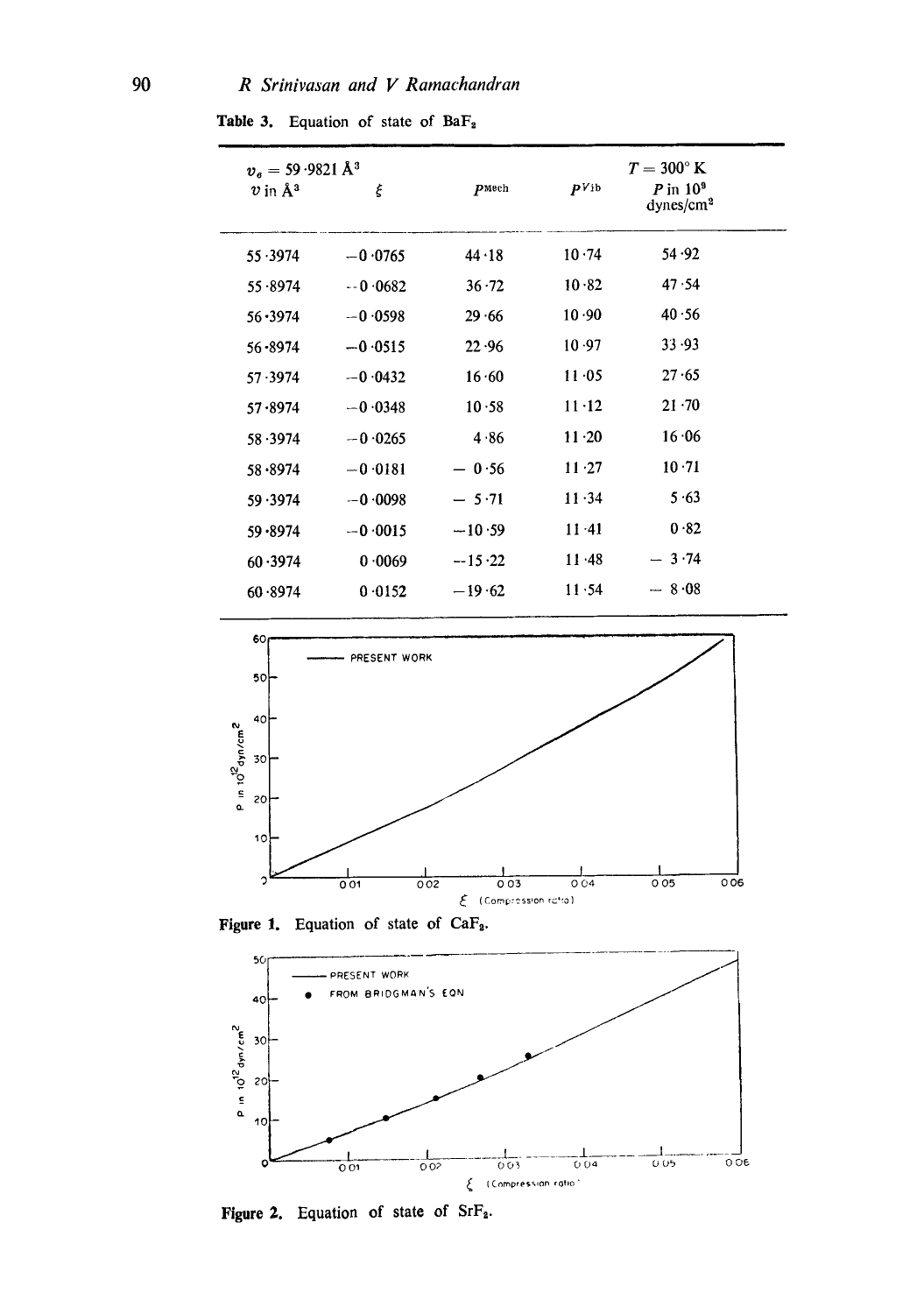

Figure 3. Equation of state of BaF<sub>2</sub>.

$$
-\xi = (a \times 10^{-7} P) - b \times 10^{-12} P^2
$$

where

for BaF<sub>2</sub> at 300<sup>o</sup> K 
$$
a = 19.33
$$
 and  $b = 14.8$ 

and

for 
$$
SrF_2
$$
 at 300° K  $a = 15.78$  and  $b = 10.3$ .

The points shown in figures 2 and 3 are derived from the above equations.

Tables 4, 5 and 6 give the values of the bulk modulii  $B<sub>r</sub>$  at different temperatures. It should be remembered that in obtaining the parameters of the Axe's shell model, we have taken the equilibrium separation  $a_0$  corresponding to the minimum of  $F^{\text{Moch}}$  as the observed latice constant at  $0^{\circ}$  K, which is only an approximation. Now  $a_n$  is derived by minimising the total free energy and so  $a_n$  will be different from the actual lattice constant at  $0^\circ$  K. Hence the bulk modulus calculated at absolute zero including the vibrational free energy will be different from the measured value. Therefore in comparing with experiment it is more meaningful to plot

$$
\frac{B(T)-B(300)}{B(300)}\times 100 \text{ versus } T,
$$

where  $B(T)$  is the isothermal bulk modulus at temperature T. Figure 4 shows such theoretical plots for  $BaF_{2}$ ,  $SrF_{2}$  and  $CaF_{2}$ . The bulk modulii at different temperatures obtained from the temperature variation of the second order elastic constants would obviously be the adiabatic bulk modulii, since the elastic constants measured experimentally by ultrasonic techniques are the adiabatic modulii. The relation

$$
B_T = B_s (1 - \gamma \beta T) \tag{2.1}
$$

helps one in converting  $B<sub>s</sub>$  to  $B<sub>T</sub>$  where  $\gamma$  is the bulk Gruneisen parameter, and  $\beta$ the volume expansion coefficient. For  $CaF<sub>2</sub>$  experimental data on the temperature variation of the adiabatic elastic constants have been taken from Huffmann and Norwood (1960) and Ho and Ruoff (1967). For  $SrF<sub>2</sub>$  the data are those of Gerlich (1964 a) and for Ba $F_2$  again from Gerlich (1964 b). To convert the adiabatic to the isothermal modulii the values of  $\gamma$  and  $\beta$  are taken from Bailey and Yates (1967). From a study of figure 4, it is obvious that there is good agreement between theory and experiment in  $CaF_2$  and  $SrF_2$ . In  $BaF_2$  on the other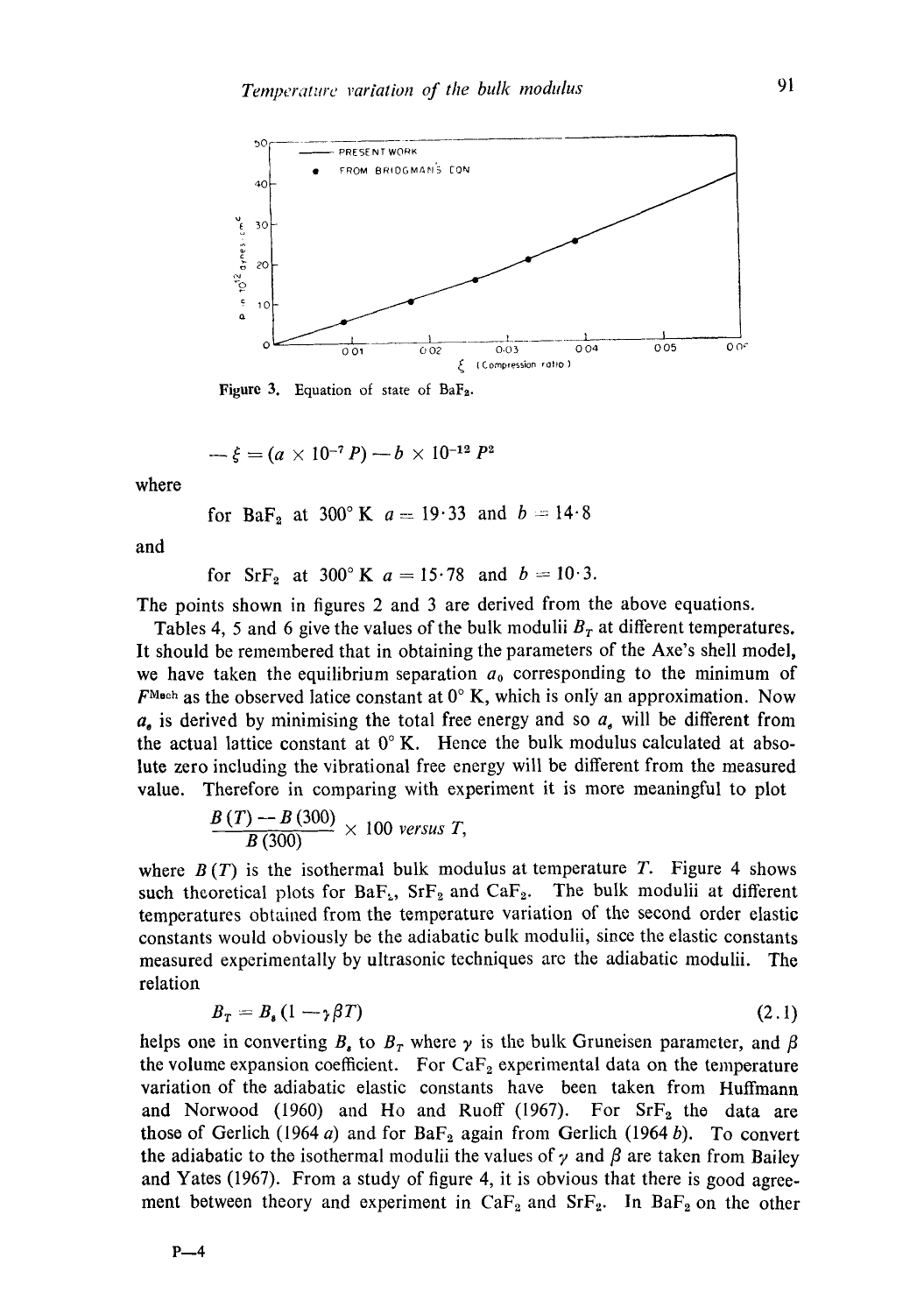| $T^{\circ} K$ | Eq. volume<br>$v_e$ in $\mathrm{A}^3$ | RMech  | Rvib      | $B$ in $10^{19}$<br>dynes/cm <sup>2</sup> |  |
|---------------|---------------------------------------|--------|-----------|-------------------------------------------|--|
| 5             | 40.8031                               | 8.8821 | 0.0571    | 8.9392                                    |  |
| 50            | 40.8061                               | 8.8789 | 0 0 5 3 9 | 8.9328                                    |  |
| 100           | 40.8405                               | 8.8377 | 0.0221    | 8.8598                                    |  |
| 200           | 41.0105                               | 8.6556 | $-0.0656$ | 8.5900                                    |  |
| 300           | 41.2398                               | 8.4161 | $-0.1443$ | 8.2718                                    |  |
|               |                                       |        |           |                                           |  |

Table 4. Temperature variation of the isothermal bulk modulus in CaF<sub>2</sub>

Table 5. Temperature variation of the isothermal bulk modulus **of SrF2** 

| $T^\circ$ K | Eq. volume<br>$\dot{v}_e$ in $\rm{\AA}^3$ | RMech  | <b>B</b> vib | $B$ in $10^{11}$<br>dynes/cm <sup>2</sup> |  |
|-------------|-------------------------------------------|--------|--------------|-------------------------------------------|--|
| 5           | 48.6871                                   | 7.1367 | 0.0487       | 7.1854                                    |  |
| 50          | 48.6924                                   | 7.1327 | 0.0419       | 7.1746                                    |  |
| 100         | 48.7432                                   | 7.0941 | 0.0029       | 7.0970                                    |  |
| 200         | 48.9608                                   | 6.9382 | $-0.0480$    | 6.8902                                    |  |
| 300         | 49.2370                                   | 6.7403 | $-0.1083$    | 6.6320                                    |  |

| $T^\circ K$ | Eq. volume<br>$v_e$ in $\mathring{A}^3$ | <b>RMech</b> | R <sub>V1</sub> | $B$ in $10^{11}$<br>dynes/cm <sup>2</sup> |
|-------------|-----------------------------------------|--------------|-----------------|-------------------------------------------|
| 5           | 59.3010                                 | 6.0015       | 0.0366          | 6.0381                                    |
| 50          | 59.3326                                 | 5.9845       | 0.0319          | 6.0164                                    |
| 100         | 59.3924                                 | 5.9519       | 0.0065          | 5.9584                                    |
| 200         | 59 6522                                 | 5.8189       | 0.0439          | 5.7750                                    |
| 300         | 59.9821                                 | 5.6909       | $-0.0847$       | 5.5662                                    |

Table 6. Temperature variation of the isothermal bulk modulus of BaF<sub>2</sub>

hand the observed total temperature variation between 0 and  $300^\circ$  K is roughly twice the calculated value. No reason is apparent for this discrepancy. Our theoretical studies predict a total variation of  $8\%$  in the bulk modulii of all the three crystals from 0-300° K. While experimental results on  $CaF<sub>2</sub>$  and  $SrF<sub>2</sub>$  also indicate about the same total variation for these two crystals, the total variation in  $BaF<sub>2</sub>$  observed experimentally appears to be out of line with what has been observed in the other two crystals. It will perhaps be worthwhile to repeat the experimental measurements on the temperature variation of the elastic constants of  $BaF<sub>2</sub>$ .

There is one striking feature from the results in the tables 4, 5 and 6. The vibrational contribution of the bulk modulus changes sign from positive to negative as